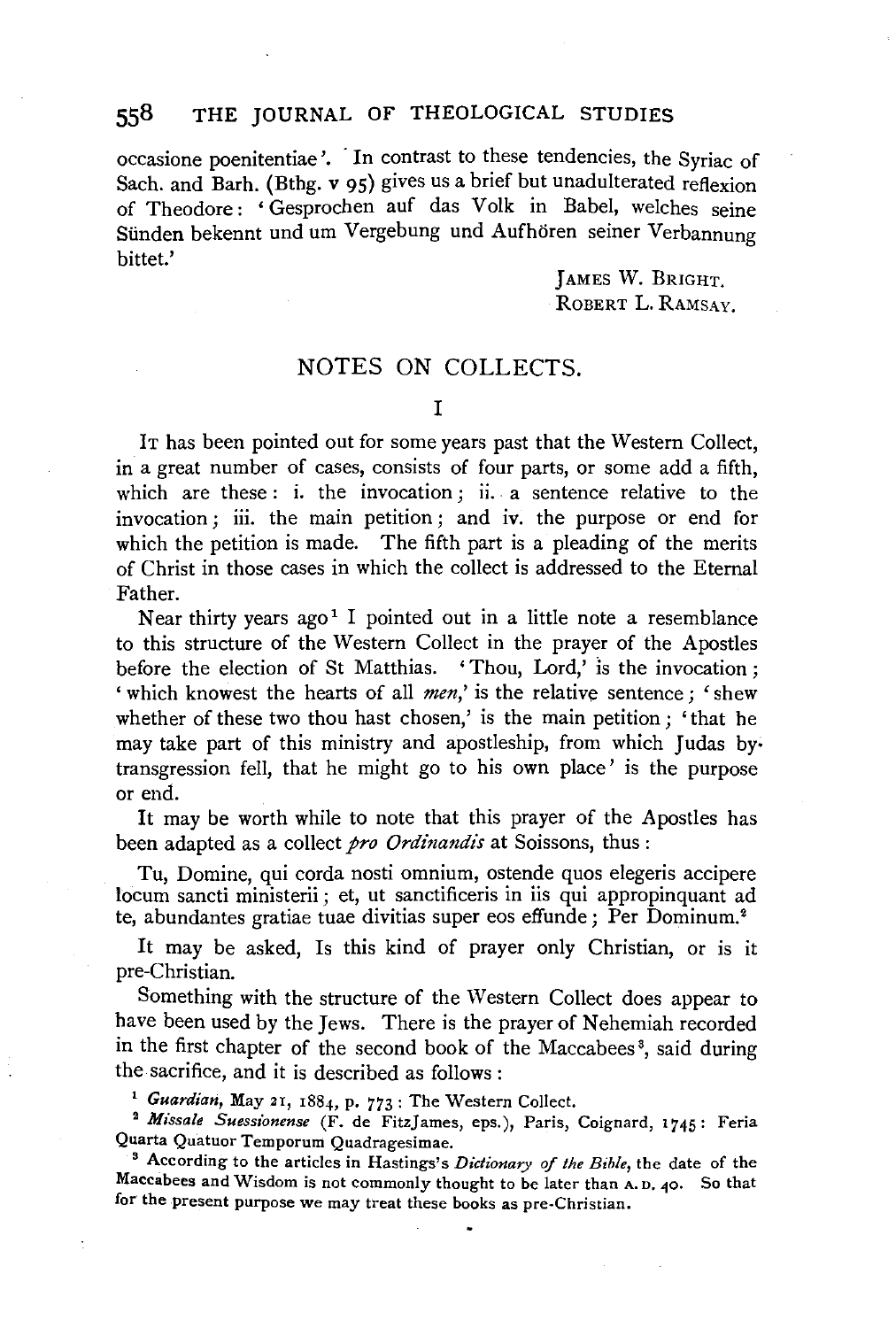And the priests made a prayer whilst the sacrifice was consuming, *I say,* both the priests, and all *the rest,* Jonathan beginning, and the rest answering thereunto, as Neemias did. And the prayer was after this manner *(vv.* 23, 24).

Then the prayer itself follows, which may be conveniently broken up into the four parts of a collect, and the structure may be shewn better if the Vulgate be used rather than the authorized version, for Latin is the native air of the collect.

i. *(Invocation.)* Domine Deus, omnium creator, terribilis et fortis, iustus et misericors, qui solus es bonus rex, solus praestans, solus iustus et omnipotens et aeternus,

ii. *(Ground* of *Petition.)* qui liberas Israel de omni malo, qui fecisti patres electos, et sanctificasti eos :

iii. *(Petition.}* accipe sacrificium pro universo populo tuo Israel, et custodi partem tuam et sanctifica : congrega dispersionem nostram, libera eos qui serviunt gentibus, et contemptos et abominatos respice :

iv. *(Purpose.)* ut sciant gentes quia tu es Deus noster, afflige opprimentes nos et contumeliam facientes in superbia, constitue populum tuum in loco sancto tuo, sicut dixit Moyses.

The ninth chapter of the book, called the Wisdom of Solomon, has a prayer which shews an approach to the Western Collect, having three of the four parts needful to make a complete collect ; but it is like the prayer of Nehemiah given above, too long when compared with the terseness of the Western Collect, which has, most unjustly, been described as 'casting forth his ice like morsels'. It is the self-restraint, the absence of enthusiasm, and of all appeal to the emotions, which is the charm of the Western Collect, and separates it off from the verbosity and diffuseness of the Ancient-Gallican or Oriental prayer. Yet there is another prayer in the fourth chapter of the first book of the Maccabees in which a tendency to much the same structure may be noticed as in the prayer of Nehemiah.

i. Benedictus es Salvator Israel,

ii. qui contrivisti impetum potentis in manu servi tui David, et tradidisti castra alienigenarum in manu Ionathae filii Saul et armigeri eius :

iii. conclude exercitum istum in manu populi tui Israel, et confundantur in exercitu suo et equitibus : da illis formidinem, et tabefac audaciam virtutis eorum, et commoveantur contritione sua : deice illos gladio diligentium te :

iv. ut collaudent te omnes qui noverunt nomen tuum in hymnis.  $(v. 30 - v. 33.)$ 

This in all likelihood is not a ritual prayer, though composed after the example of that of Nehemiah. Such private prayers may be found in Christian times. For in the Acts of St Theodora, which claim to be of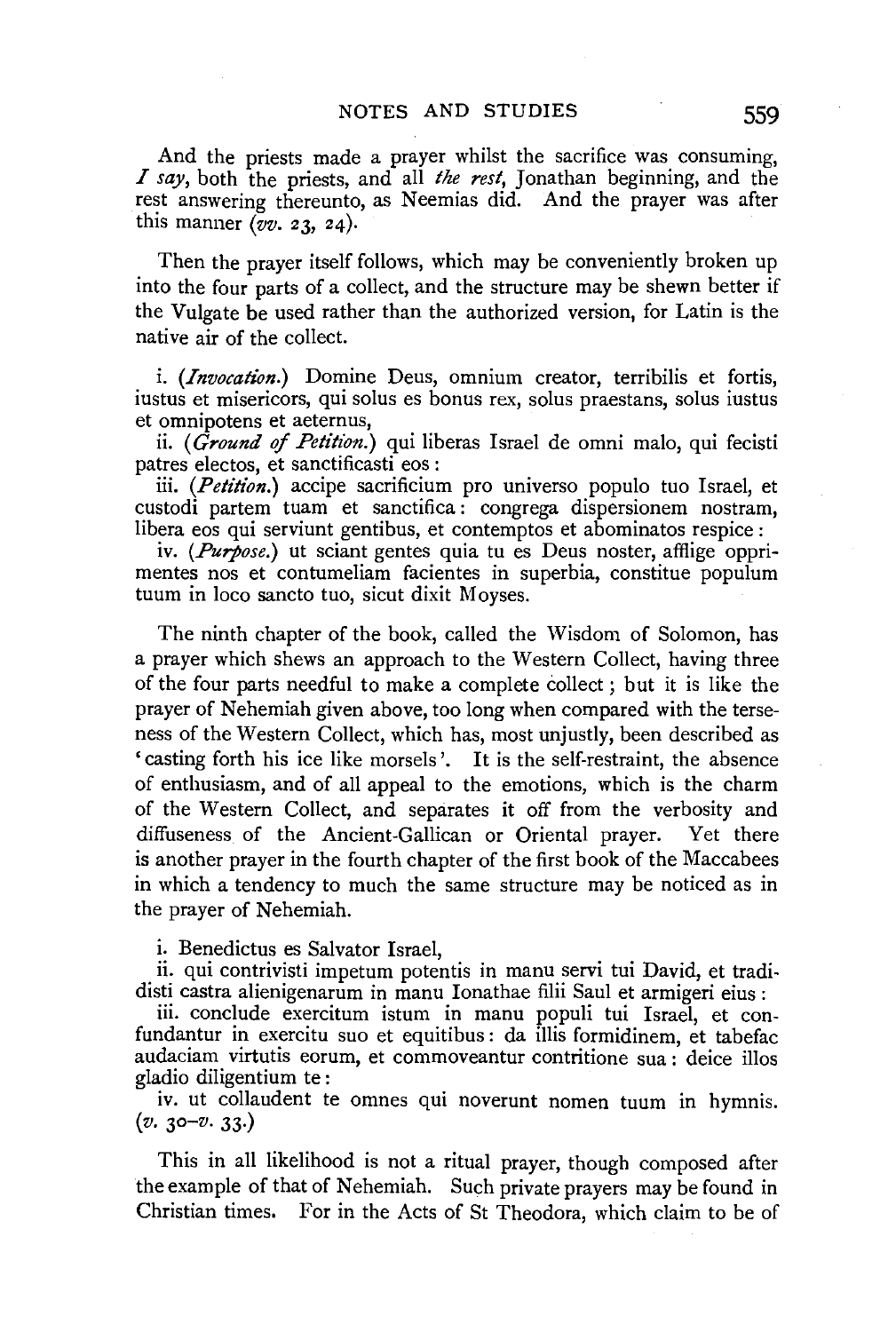## **560** THE JOURNAL OF THEOLOGICAL STUDIES

A.D. 304, the following prayer, shewing the four parts in structure, may be found:

Pater Domini nostri Iesu Christi, adiuua me, et libera me de meritorio hoc, qui adiuuisti Petrum cum esset in carcere; qui eduxisti eum sine contumelia, educ me sine macula hinc: ut omnes uideant, quoniam tua sum ancilla.<sup>1</sup>

Private prayers composed after the same model may be found at the end of each Meditation of John Malder<sup>2</sup>, Bishop of Antwerp, and in Dr Johnson's prayers, scattered here and there, of which perhaps the best example is the prayer that he wrote on beginning the *Rambler. <sup>3</sup>*

Dr Cowley, with his invariable kindness, has pointed out to me certain Blessings or Praises of God in the Morning Service of the Jewish congregations which contain some elements of the collect such as the invocation and the relative sentence: and, indeed, in one of these there are the four parts of the collect, thus :

i. Blessed art thou, 0 Lord our God, King of the Universe,

ii. who hast sanctified us by thy commandments, and commanded us to occupy ourselves with the words of the Law.

iii. Make pleasant, therefore, we beseech thee, 0 Lord our God, the words of thy Law in our mouth and in the mouth of thy people, the house of Israel,

iv. so that we with our offspring and the offspring of thy people, the house of Israel, may all know thy Name and learn thy Law. Blessed art thou, 0 Lord, who teachest the Law to thy people Israel.4

Dr Cowley tells me that this part of the service is sometimes considered ancient ; there is another instance of a prayer like a collect in this same book in the *Prayer in the House* of *Mourning,* which shews all the four parts of a collect as well as its shortness :

i. 0 Lord,

ii. who healest the broken-hearted and bindest up their wounds,

iii. grant thy consolation unto the mourners : put into their hearts the fear and love of thee;

iv. that they may serve thee with a perfect heart, and let their latter end be peace. Amen.<sup>5</sup>

Of the modernness of this service there is no question, for we are told in the preface that 'the Prayer in the House of Mourning ' &c. 'are the same that have been in use for some years past, having been drawn up by the late Chief Rabbi'.

<sup>1</sup>*Acta Sanctorum,* Antverp 1675: Aprilis t. iii, p. 574, col. i.

2 Ioannes Malderus *Meditationes Theologicae,* Antverp (typ. Plantin) 1630.

• Samuel Johnson *Prayers and Meditations,* ed. George Strahan, London, Cadell, 1 785, p. 9·

• *The authorized daily prayer book of the United Hebrew congregations of the British Empi're,* eighth edition, London, Eyre and Spottiswoode, 1908, p. 4. 5 *Ibid,* p. 324.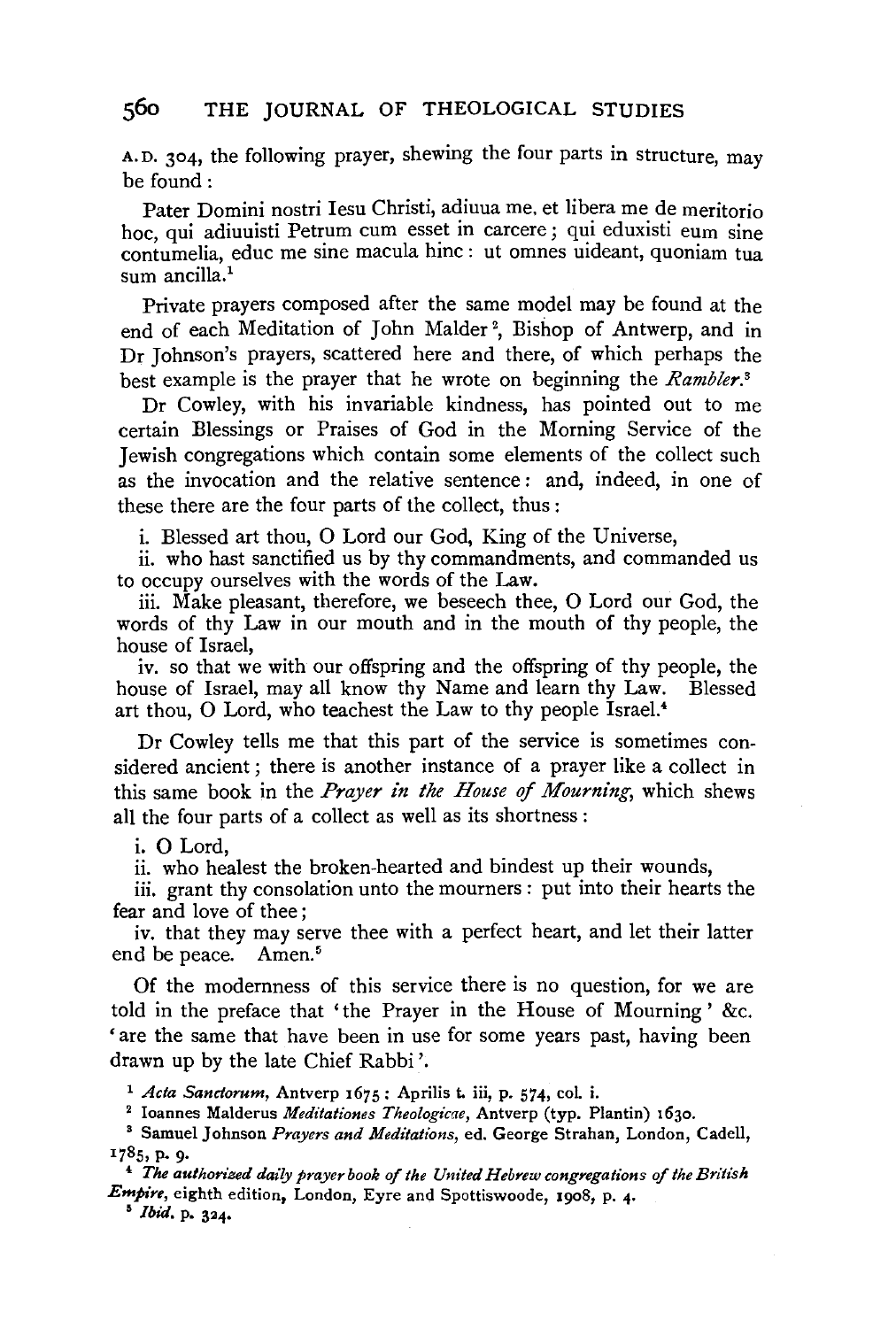Some years ago the late Bishop of Gibraltar, Dr W. E. Collins, asked me to help him with the service at his enthronization ; and I came across in *Monumenta Ritualia Ecclesiae Anglicanae* a prayer which reminded me of that at the end of the consecration of Bishops in the Book of Common Prayer, and which has been there since the days of Cranmer. It is an expansion, as I venture to think, of the prayer *Concede quaesumus* 1, which was of course well known to Cranmer, for it is in the Sarum Missal, the collect of a mass *pro epi'scopo.2* It nay be found in other medieval missals, as at Hereford<sup>3</sup>, and also at Westminster, in a mass for the abbot.<sup>4</sup>

It is my own fault, I have no doubt, but I do not find that the resemblance between these two prayers has been pointed out in our more usual books of instruction on the Common Prayer. This, then, must be my excuse for printing in parallel columns the two prayers. So every one may thus be enabled to form a judgement for himself, whether they be alike or not.

### MrssALE SARUM

(ed. Dickinson, col. 816\*). Concede quaesumus Domine famulo tuo episcopo nostro

- ut praedicando et exercendo quae recta sunt, exemplo bonorum operum animas suorum instruat subditorum
- $\lceil 2$  Tim. iv 2: 1 Tim. iv 12]
- et aeternae remunerationis mercedem a te piissimo pastore percipiat.

EDWARD VI's FIRST ORDINAL (Consecration of Bishops).

- Most merciful Father, we beseech thee to send down upon this thy servant thy heavenly blessing; and so endue him with thy holy Spirit,
- that he preaching thy Word, may not only be earnest to reprove, beseech, and rebuke with all patience and doctrine ; but also may be to such as believe an wholesome example, in word, in conversation, in love, in faith, in chastity, and purity;

that, faithfully fulfilling his course, at the latter day he may receive the crown of righteousness laid up by the Lord the righteous

 $[2 \text{ Tim. iv } 7, 8]$ 

<sup>1</sup> William Maskell *Monumenta Ritualia Ecclesiae Anglicanae,* London, Pickering, 1847, vol. iii, p. 288.<br><sup>2</sup> *Missale ... Sarum*, ed. F. H. Dickinson, Burntisland 1861-83, col. 816\*.<br><sup>3</sup> *Missale ... Ecclesiae Herfordensis*, ed. W. G. Henderson, Leeds 1874, p. 414.

<sup>&</sup>lt;sup>4</sup> Missale ad usum Ecclesie Westmonasteriensis, Henry Bradshaw Society, 1893, fasc. ii. col. 1152.

VOL. XIII. O o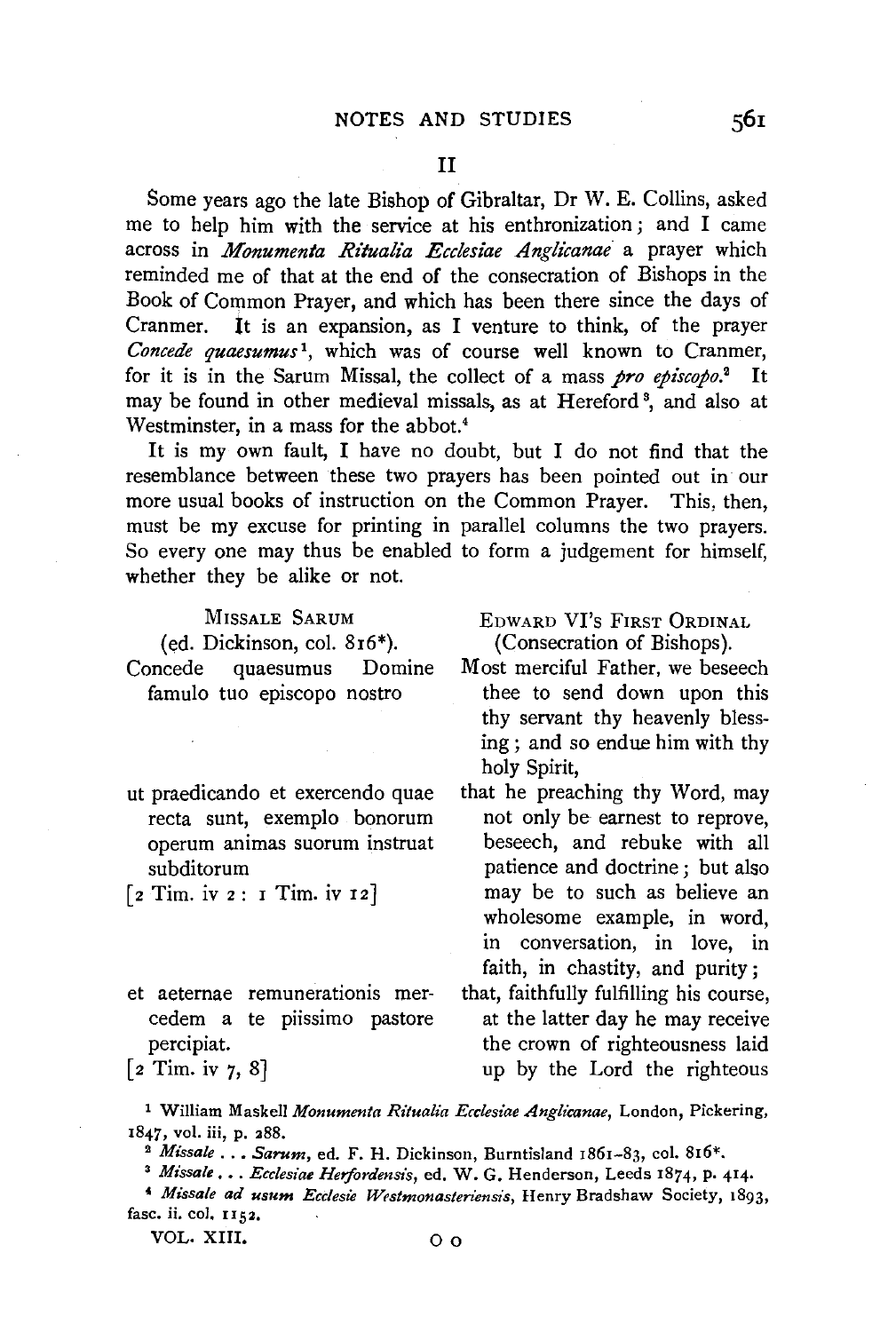## 562 THE JOURNAL OF THEOLOGICAL STUDIES

Per Dominum nostrum Iesum Christum Filium tuum qui tecum vivit et regnat in unitate Spiritus sancti Deus per omnia saecula saeculorum. *Amen.* 

Judge, who liveth and reigneth one God with the Father and Holy Ghost, world without end. *Amen.* 

#### III

When I was working in the University Library at Wiirzburg in May 1909 I came across a collect in the Wiirzburg Breviary which reminded me of the Christmas collect in the Book of Common Prayer. The same collect is in an *incunabula* edition as well as in that of 1518, and it is said at none on Christmas Day. It appeared afterwards that Dr Neale had come across some prayer of the same kind; for he says 'We have noted something like our own Collect in more than one German Missal: a fact which ought to be known to English liturgical scholars<sup>'1</sup>

It is quite possible that the Wiirzburg Collect given below may be that which Dr Neale noticed as like to the collect in the Book of Common Prayer. It is indeed to be found in other liturgical books: for instance, at none on Christmas Day in the Eichstädt breviary of 1525 and the Constanz breviary of 1561: also at none on Christmas Day in the breviary of Uzes of  $1493$ ; and in the Lyons diurnal of  $1738$ ; at sext on Christmas Day in the Pampeluna breviary of 1562; in the list of Christmas collects in the breviary of the canons of St Augustine at Coimbra of 1531.

From its appearance in so many different parts of Europe, it will be gathered that the collect is old ; and by the aid of Mr H. A. Wilson's invaluable Index to the Roman Sacramentaries it will be found in the Gelasian Sacramentary as the collect of a mass for Christmas.<sup>2</sup> It occurs also, as Mr Wilson points out, in a list of collects for use at Christmas in the Gregorian Sacramentary.3

A likeness of the collect in the Gelasian Sacramentary to that in the Prayer Book had been noticed by Mr Henry Bailey as long ago as  $1847<sup>4</sup>$ ; but his observation does not seem to have been remarked by many. Cranmer was not likely to have been acquainted with manuscripts of the Gelasian or the Gregorian Sacramentary ; whereas it is quite possible that in his expeditions to Germany he may have come across a German breviary with this collect and taken from it the idea of

<sup>1</sup> J, M. Neale *Essays on Liturgiology* &c., London 1863, p. 52. 2 L. A. Muratori *Liturgia Romana Vetus,* Venetiis 1748, t. i, col. 495.

<sup>·</sup> s *Ibid.* t. ii, col. II.

<sup>4</sup> Henry Bailey *Rituafe Anglo-Catholicum,* London, J. W. Parker, 1847, p. 113.